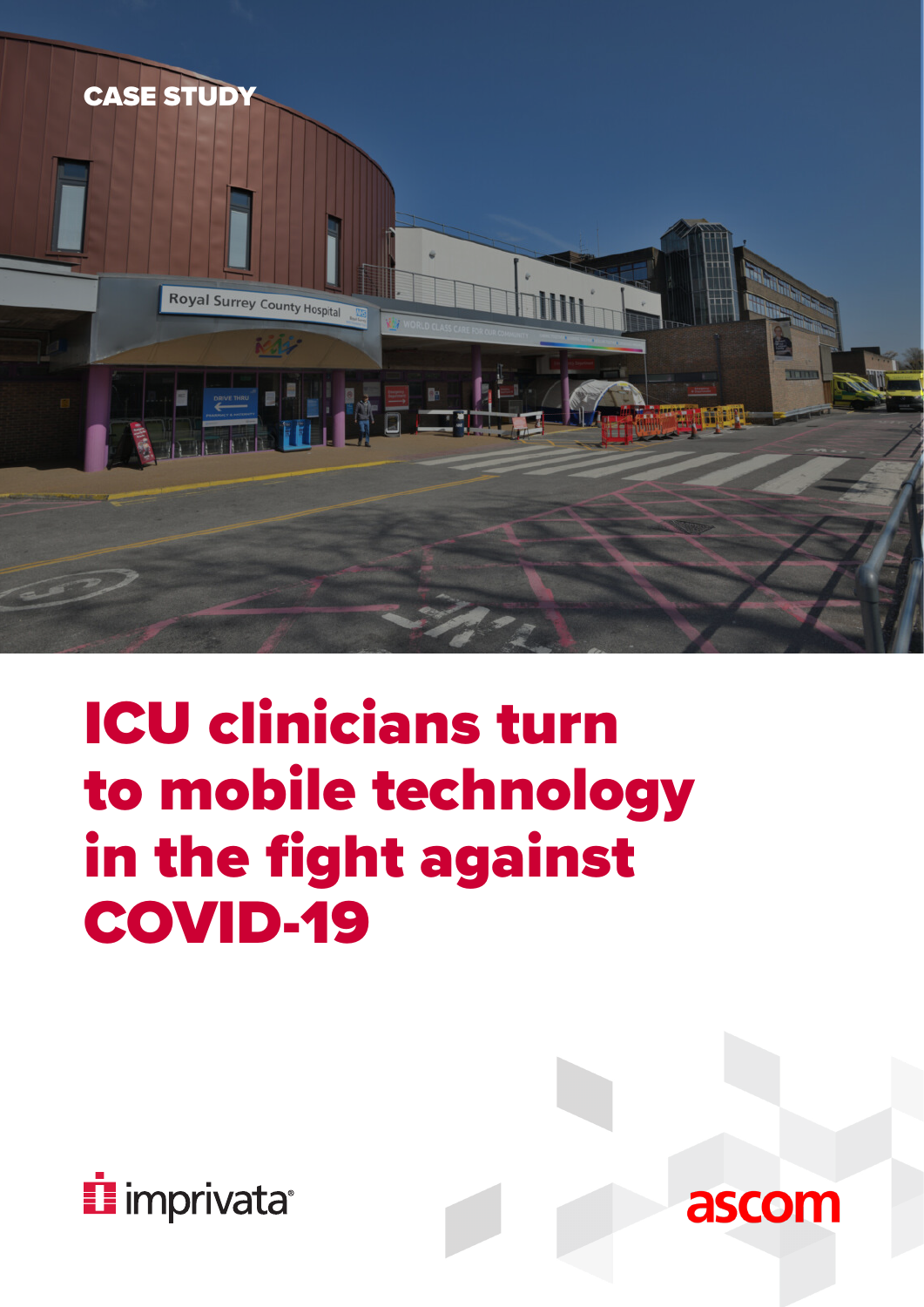Over 40 intensive care clinicians at a Surrey hospital have been using mobile technology to safeguard staff and patients, maximise the use of limited personal protective equipment (PPE), and save time in the fight against the coronavirus outbreak.

The staff at Royal Surrey NHS Foundation Trust are using robust smartphones from Ascom that meet strict NHS hygiene guidelines to communicate and carry out 'remote' ward rounds in the 24-bed ICU, where at the early peak of the pandemic there were up to 18 coronavirus patients on ventilators at any one time. The smartphones – enabled with single sign-on (SSO) from Imprivata, and two-way video consultation technology from Attend Anywhere – enable just one doctor linked remotely to colleagues to do ward rounds. The mobile technology is also helping relatives to safely stay in touch with their loved ones in hospital.



A senior doctor at the hospital praised the 'fantastic' integrated technology, which he says has cut, by half, the time spent on ward rounds, saved the ICU's precious stocks of PPE, and reassured anxious relatives.

Consultant Intensivist and Anaesthetist Justin Kirk-Bayley said: "Usually we have four or five doctors on each ward round. That was becoming impractical with coronavirus patients and limited PPE supplies. Now, just one doctor goes into the quarantined sector of ICU and coordinates a ward round via video on the smartphone, which is projected onto a screen to the team in a meeting room. It is a lot slicker, more efficient, and safer. The technology is giving us back the time that we have lost to COVID-19."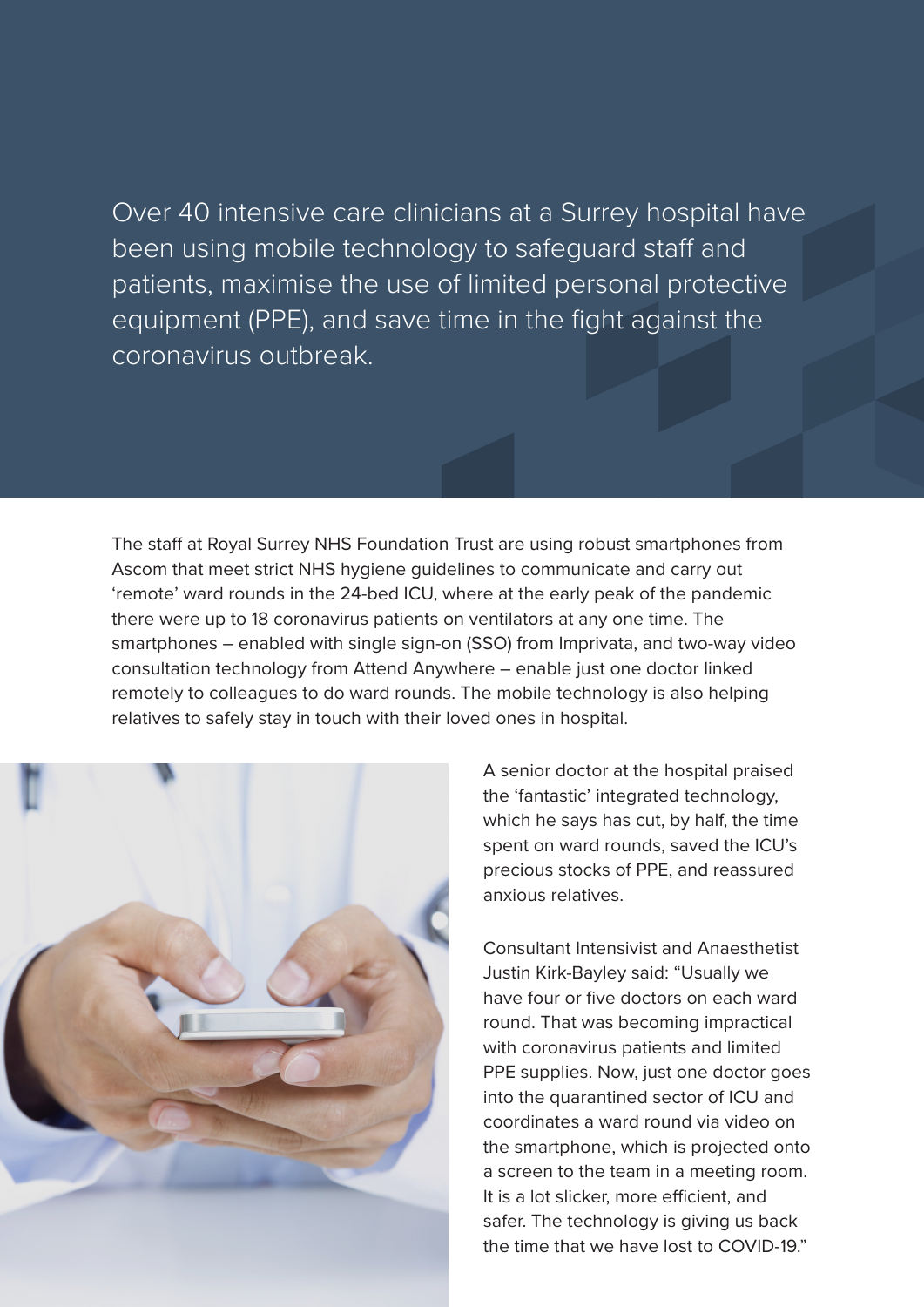Dr Kirk-Bayley said the ICU had already begun using the technology, introduced at the end of April, to talk to relatives. "One patient who was awake and doing well was able to see and talk to her husband for nearly an hour. The technology worked fantastically well. Nurses will be staying in touch with relatives day-to-day using video on the smartphones."

Clinical nurse specialist Claire Richardson said: "We have introduced virtual visiting on all 14 of our adult in-patient wards and in our departments and community hospitals. The system is ideal for this purpose. A member of staff takes the smartphone to the patient and can quickly and easily sign on to Attend Anywhere for them via SSO with one tap and no need for passwords. It is very easy to use. After the visit, the patient, relative, and staff are confident no data has been saved and the smartphone can be thoroughly cleaned to meet our infection control requirements.

Virtual visiting has made a tremendous difference to our patients and " relatives and the feedback has been overwhelmingly positive. A COVID-19 positive patient who had not seen his wife for five weeks was able to see and speak to her. Another patient whose condition was deteriorating had a virtual visit from his son, who told staff it was reassuring to see him so well looked after. The system has been particularly beneficial to our elderly patients who do not have their own devices to have visits with their loved ones and I'm confident it has helped in their recovery. و•<br>•

IT infrastructure project manager Andy Dargue said: "We were already looking at using the technology for 'virtual' consultations at the Trust, but the COVID-19 outbreak hugely accelerated this. The Imprivata and Attend Anywhere technologies were being successfully used in the outpatient clinics but, in response to the requirement from ICU, we brought in the Ascom devices to allow us to make use of the system in the department. "We had the smartphones on site and tested in two weeks. It has been an incredible team effort between the Trust and the three companies involved."

Dr Kirk-Bayley added: "The video conferencing software can be used via a web browser, and that is fantastic. You just set and forget. It has a highly reliable quality of connection – no frozen screens, degradation of video, or dropped sound, unlike other systems."

The Attend Anywhere technology does not retain patient-identifiable information, which means patients using it leave no digital footprint. Each time an individual consultation ends during a shift, the online waiting area is wiped.